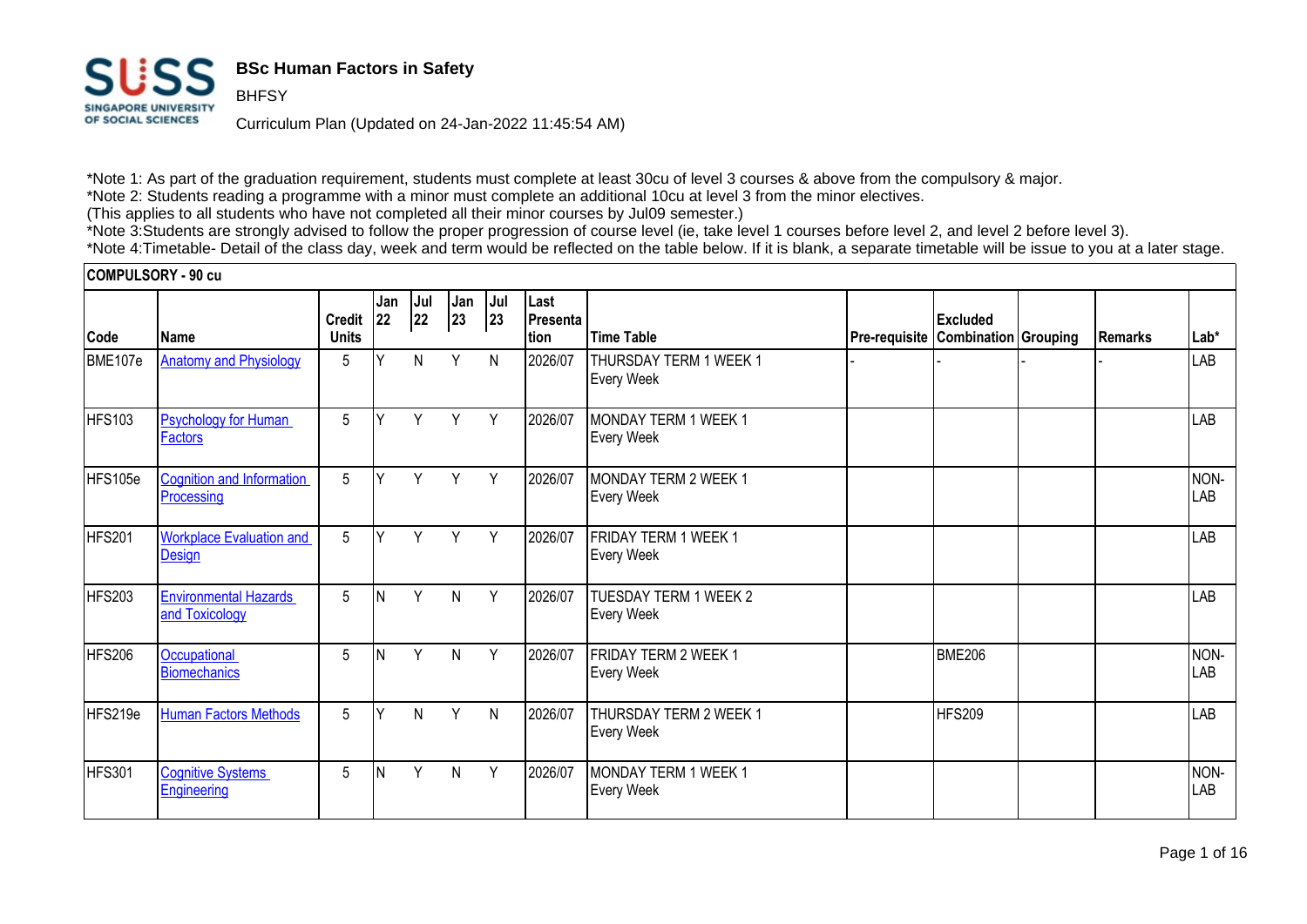|               |                                                                   | <b>Credit</b>   | Jan<br> 22 | Jul<br>22 | Jan<br>23    | Jul<br>23 | Last<br>Presenta |                                                                                                        |                                                             | <b>Excluded</b>             |                |             |
|---------------|-------------------------------------------------------------------|-----------------|------------|-----------|--------------|-----------|------------------|--------------------------------------------------------------------------------------------------------|-------------------------------------------------------------|-----------------------------|----------------|-------------|
| Code          | Name                                                              | <b>Units</b>    |            |           |              |           | tion             | <b>Time Table</b>                                                                                      | Pre-requisite                                               | <b>Combination Grouping</b> | <b>Remarks</b> | Lab*        |
| HFS303        | <b>Safety, Risk and Resilience</b><br>Engineering                 | $5\overline{)}$ | IN.        | Y         | $\mathsf{N}$ | Y         | 2026/07          | MONDAY TERM 2 WEEK 1<br><b>Every Week</b>                                                              |                                                             |                             |                | NON-<br>LAB |
| HFS351        | <b>Safety Management and</b><br><b>Audit</b>                      | $5\phantom{.0}$ | Y          | Y         | Y            | Y         | 2026/07          | <b>WEDNESDAY TERM 1 WEEK 1</b><br><b>Every Week</b>                                                    |                                                             |                             |                | NON-<br>LAB |
| HFS353        | <b>Incident and Accident</b><br>Investigation                     | 5               | IN.        | Y         | $\mathsf{N}$ | Y         | 2026/07          | THURSDAY TERM 1 WEEK 2<br><b>Every Week</b>                                                            |                                                             |                             |                | NON-<br>LAB |
| HFS371        | <b>Risk Assessment and</b><br>Management                          | $5\phantom{.0}$ | ΙN         | Y         | $\mathsf{N}$ | Y         | 2026/07          | THURSDAY TERM 2 WEEK 2<br><b>Every Week</b>                                                            |                                                             |                             |                | NON-<br>LAB |
| HFSY215       | <b>Behavioural Based Safety</b>                                   | $5\overline{)}$ | IN.        | Y         | $\mathsf{N}$ | Y         | 2026/07          | WEDNESDAY TERM 1 WEEK 1<br><b>Every Week</b>                                                           |                                                             |                             |                | NON-<br>LAB |
| HFSY217       | <b>Emergency Preparedness</b><br>and Response Planning            | $5\overline{)}$ | V          | Y         | Y            | Y         | 2026/07          | <b>WEDNESDAY TERM 2 WEEK 1</b><br><b>Every Week</b>                                                    |                                                             |                             |                | NON-<br>LAB |
| HFSY355       | <b>Safety Standards,</b><br>Legislations and Best<br>Practices    | $5\phantom{.0}$ | v          | N         | Y            | N         | 2026/07          | <b>TUESDAY TERM 2 WEEK 2</b><br><b>Every Week</b>                                                      |                                                             |                             |                | NON-<br>LAB |
| HFSY357       | Environmental<br><b>Management</b> and<br>Sustainable Development | $5\overline{)}$ | ٧          | Y         | Y            | Y         | 2026/07          | <b>TUESDAY TERM 1 WEEK 2</b><br><b>Every Week</b>                                                      |                                                             |                             |                | NON-<br>LAB |
| <b>MTH220</b> | <b>Statistical Methods and</b><br>Inference                       | $5\phantom{.0}$ | Υ          | Y         | Y            | Y         | 2025/07          | RUN01-THURSDAY TERM 2 WEEK 1<br><b>Every Week</b><br>RUN02-THURSDAY TERM 2 WEEK 1<br><b>Every Week</b> | MTH <sub>219</sub> for<br><b>BSMA</b> and<br><b>I</b> BSHMA | MZS248,<br><b>MTH103</b>    |                | NON-<br>LAB |
| SST102e       | <b>Human Factors and</b><br><b>Systems Design</b>                 | $5\phantom{.0}$ | Υ          | Y         | Y            | Y         | 2026/07          | RUN01-THURSDAY TERM 1 WEEK 1<br><b>Every Week</b><br>RUN02-THURSDAY TERM 1 WEEK 1<br><b>Every Week</b> |                                                             | <b>HFS101</b>               |                | NON-<br>LAB |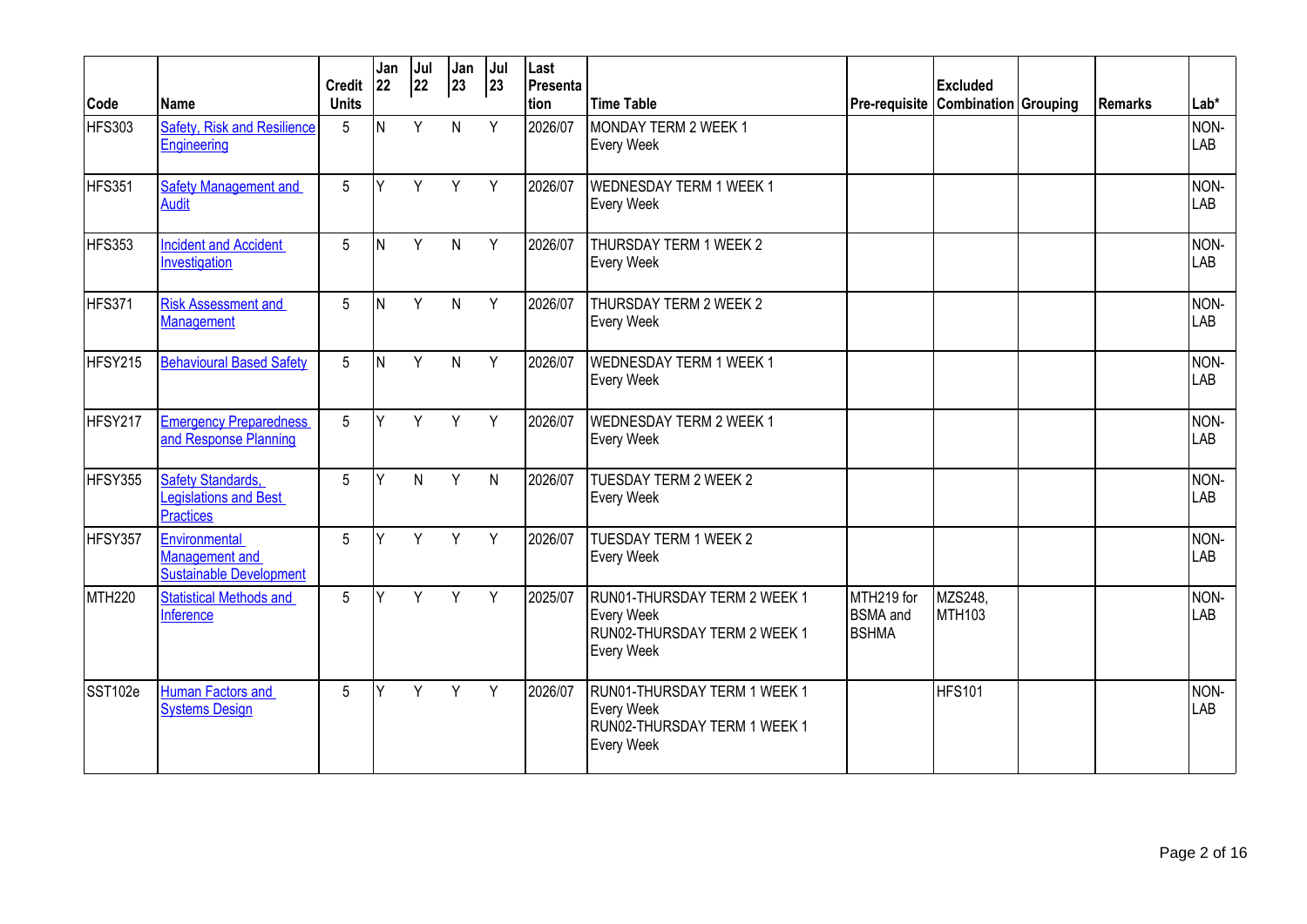| ELECTIVE - 20 cu    |                                                                       |                               |           |                                                         |              |           |                          |                                                                                                         |                      |                                                |                                    |             |
|---------------------|-----------------------------------------------------------------------|-------------------------------|-----------|---------------------------------------------------------|--------------|-----------|--------------------------|---------------------------------------------------------------------------------------------------------|----------------------|------------------------------------------------|------------------------------------|-------------|
| Code                | Name                                                                  | <b>Credit</b><br><b>Units</b> | Jan<br>22 | $\begin{vmatrix} \text{Jul} \\ \text{22} \end{vmatrix}$ | Jan<br>23    | Jul<br>23 | Last<br>Presenta<br>tion | <b>Time Table</b>                                                                                       | <b>Pre-requisite</b> | <b>Excluded</b><br><b>Combination Grouping</b> | Remarks                            | $Lab*$      |
| HFS306              | <b>User Centred Design for</b><br><b>Interactive Systems</b>          | 5                             | Y         | N                                                       | Y            | N         | 2026/07                  | FRIDAY TERM 2 WEEK 1<br><b>SATURDAY TERM 2 WEEK 1</b>                                                   | <b>NIL</b>           |                                                |                                    | NON-<br>LAB |
| HFS307              | <b>Innovative Safety Coaching</b><br>and Leadership                   | 5                             | Y         | N.                                                      | Y            | N         | 2026/07                  | FRIDAY TERM 1 WEEK 1<br><b>SATURDAY TERM 1 WEEK 1</b>                                                   | Inil                 |                                                |                                    | NON-<br>LAB |
| HFS309              | <b>Universal Design</b>                                               | 5                             | N         | Y                                                       | $\mathsf{N}$ | Y         | 2026/07                  | FRIDAY TERM 1 WEEK 1<br><b>Every Week</b>                                                               | <b>NA</b>            |                                                |                                    | NON-<br>LAB |
| HFS376              | <b>Human Factors in Defence</b><br>and Security                       | 5                             | <b>N</b>  | Y                                                       | $\mathsf{N}$ | Y         | 2026/07                  | TUESDAY TERM 2 WEEK 1<br><b>Every Week</b>                                                              | <b>NA</b>            |                                                |                                    | NON-<br>LAB |
| HFSY359e            | <b>Fatique Management</b>                                             | 5                             | Y         | $\mathsf{N}$                                            | Y            | N         | 2026/07                  | <b>WEDNESDAY TERM 2 WEEK 1</b><br><b>Every Week</b>                                                     |                      |                                                |                                    | NON-<br>LAB |
| OEL302              | <b>Overseas Experiential</b><br>earning<br>(Shanghai/Hangzhou)        | 5                             | N         | N.                                                      | Y            | Y         | 2027/07                  | <b>SATURDAY</b>                                                                                         | Inil                 |                                                | Type of OEL:<br>Model<br>Practices | NON-<br>LAB |
| SST <sub>101e</sub> | <b>Principles of Project</b><br>Management                            | 5                             | ٧         | Y                                                       | Y            | Y         | 2025/07                  | VRUN01-TUESDAY TERM 2 WEEK 1<br><b>Every Week</b><br>VRUN02-THURSDAY TERM 2 WEEK 1<br><b>Every Week</b> |                      | <b>FEM211</b>                                  |                                    | NON-<br>LAB |
| SST201e             | <b>Sustainable Society</b><br><b>Through Innovative</b><br>Technology | 5                             | v         | Y                                                       | Y            | Y         | 2025/07                  | MONDAY TERM 2 WEEK 1<br><b>Every Week</b>                                                               |                      | <b>ICT219</b>                                  |                                    | NON-<br>LAB |
| SST301e             | <b>Strategic Management of</b><br><b>Technology</b>                   | 5                             | Y         | Y                                                       | Y            | Y         | 2025/07                  | WEDNESDAY TERM 1 WEEK 1<br><b>Every Week</b>                                                            |                      | MTD101,<br><b>MTD111</b>                       |                                    | NON-<br>LAB |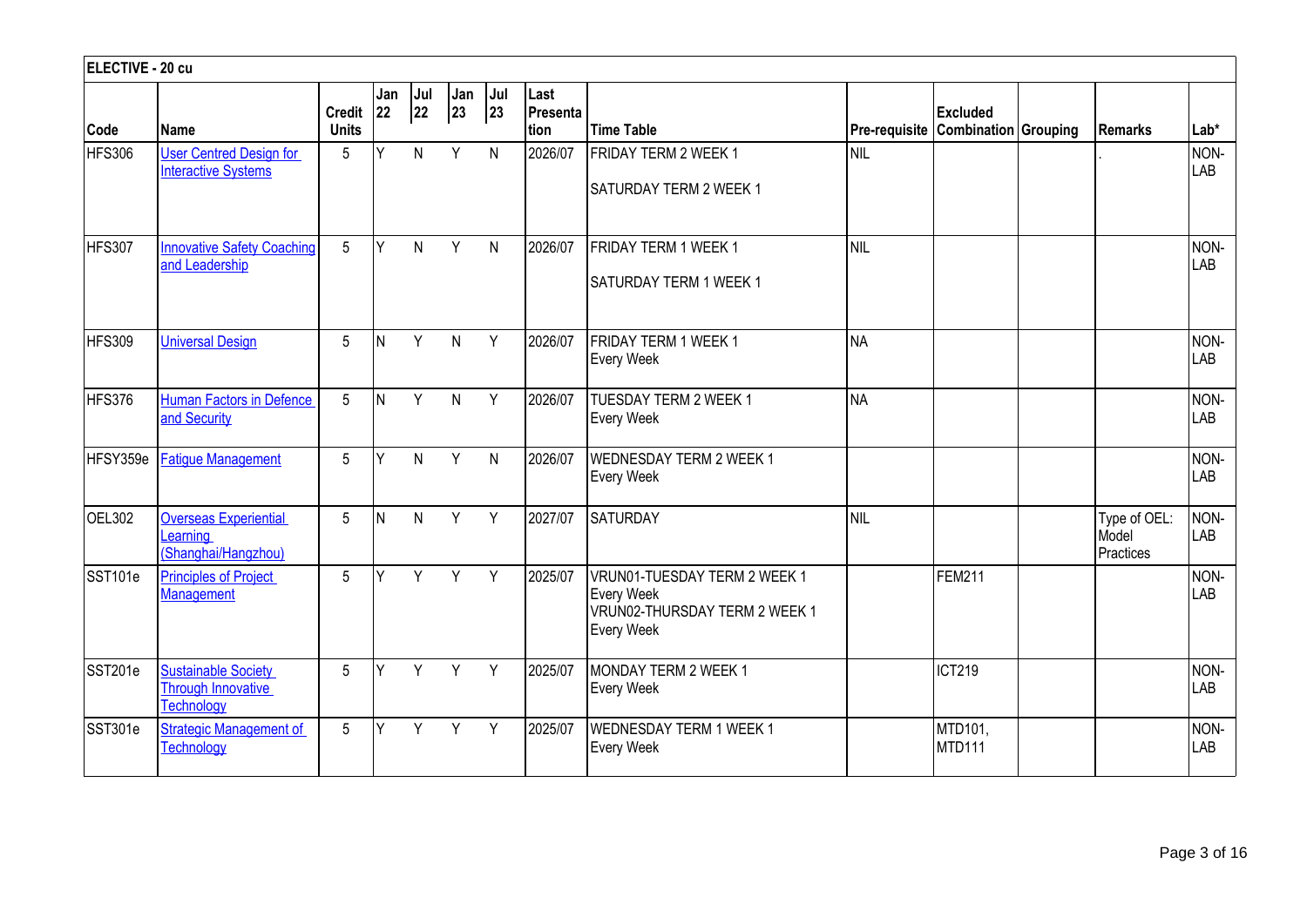|               | $\sim$ GENERAL ELECTIVE $\sim$ - 10 cu |                               |            |            |             |            |                                     |            |                                           |                 |           |             |
|---------------|----------------------------------------|-------------------------------|------------|------------|-------------|------------|-------------------------------------|------------|-------------------------------------------|-----------------|-----------|-------------|
| Code          | <b>Name</b>                            | <b>Credit</b><br><b>Units</b> | Jan<br>122 | Jul<br> 22 | IJan<br> 23 | Jul<br> 23 | l Last<br><b>IPresenta</b><br> tion | Time Table | <b>Pre-requisite Combination Grouping</b> | <b>Excluded</b> | l Remarks | Lab*        |
| <b>GSP100</b> | <b>General Electives</b>               | $\overline{\phantom{a}}$      |            |            |             |            | 2026/07                             |            |                                           |                 |           | <b>ILAB</b> |

\* Students will be required to attend classes on day of presentation as well as on weekends or all classes may be on weekends.

### **University Core - SUSS Core Table (2019/01 Intakes onwards)**

|        | <b>SUSS Core Compulsory - 10cu</b>  |                               |           |             |           |           |                          |                                                                                                                                                                                                                                    |                                                                                                                                                                                             |
|--------|-------------------------------------|-------------------------------|-----------|-------------|-----------|-----------|--------------------------|------------------------------------------------------------------------------------------------------------------------------------------------------------------------------------------------------------------------------------|---------------------------------------------------------------------------------------------------------------------------------------------------------------------------------------------|
| Code   | Name                                | <b>Credit</b><br><b>Units</b> | Jan<br>22 | Jul  <br>22 | Jan<br>23 | Jul<br>23 | <b>Last Presentation</b> | Time Table                                                                                                                                                                                                                         | l Remarks                                                                                                                                                                                   |
| SCO101 | <b>Why Do Good?</b>                 | 2.50                          | Y         | Y           | Y         | Y         | 2026/07                  | RUN01-MONDAY TERM<br>Every Week<br>IRUN02-FRIDAY TERM<br>Every Week<br>RUN03-MONDAY TERM 1<br>Every Week<br>IRUN04-FRIDAY TERM 1<br>Every Week<br><b>RUN05-MONDAY TERM 2</b><br>Every Week<br>RUN06-WEDNESDAY TERM 2<br>Every Week | Note: Run01 and Run02 are off<br>term classes that will start 3<br>weeks before and end 1 week<br>before the start of Term 1 in the<br>semester.                                            |
| SCO104 | <b>Globalisation and Technology</b> | 2.50                          | Υ         | Y           | Y         | Y         | 2026/07                  | RUN01-TUESDAY TERM<br>Every Week<br>RUN02-THURSDAY TERM<br>Every Week<br>IRUN03-TUESDAY TERM 1<br>Every Week<br>RUN04-THURSDAY TERM 1<br>Every Week<br>RUN05-THURSDAY TERM 2<br>Every Week<br>RUN06-FRIDAY TERM 2<br>Every Week    | RUN01 and RUN02 are off term<br>classes that will start 3 weeks<br>before and end 1 week before the<br>start of Term 1 in the semester.<br>Excluded combination: SCO103,<br>SCO123, SCO133. |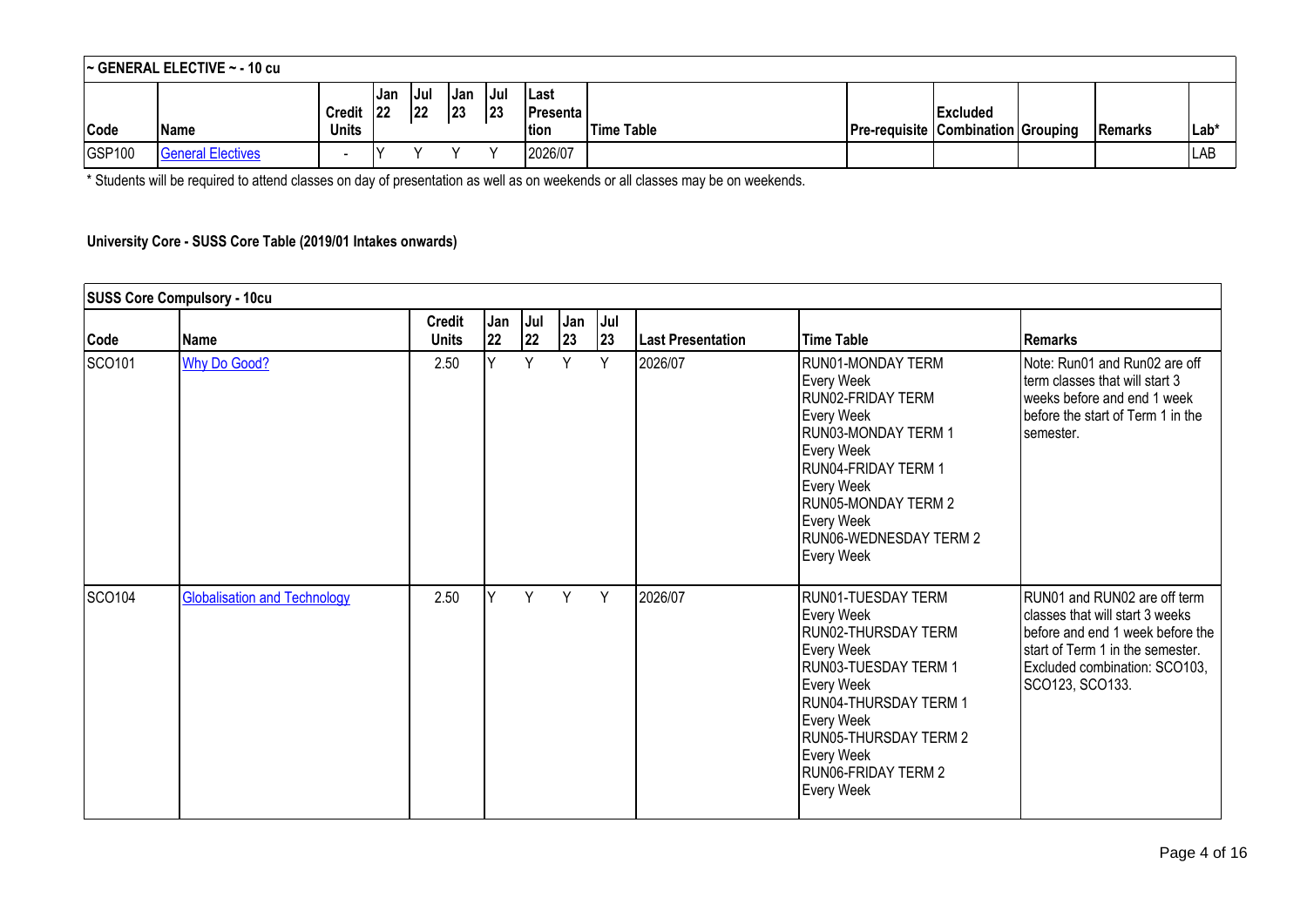| Code          | Name                              | <b>Credit</b><br><b>Units</b> | Jan<br>22 | Jul<br> 22 | Jan<br>23 | Jul<br>23 | <b>Last Presentation</b> | <b>Time Table</b>                                                                                                                                                                                                              | l Remarks                                                                                                                                                                |
|---------------|-----------------------------------|-------------------------------|-----------|------------|-----------|-----------|--------------------------|--------------------------------------------------------------------------------------------------------------------------------------------------------------------------------------------------------------------------------|--------------------------------------------------------------------------------------------------------------------------------------------------------------------------|
| SCO105        | <b>Transforming Work</b>          | 2.50                          | Y         | Υ          | Y         | Y         | 2026/07                  | RUN01-MONDAY TERM<br>Every Week<br>RUN02-THURSDAY TERM<br>Every Week<br>RUN03-WEDNESDAY TERM 1<br>Every Week<br>RUN04-FRIDAY TERM 1<br>Every Week<br>RUN05-TUESDAY TERM 2<br>Every Week<br>RUN06-THURSDAY TERM 2<br>Every Week | RUN01 and RUN02 are off term<br>classes that will start 3 weeks<br>before and end 1 week before the<br>start of Term 1 in the semester.<br>Excluded combination: SCO113. |
| <b>SCO107</b> | <b>Challenging Sustainability</b> | 2.50                          | ٧         | Υ          | Y         | Y         | 2026/07                  | RUN01-TUESDAY TERM<br>Every Week<br>RUN02-FRIDAY TERM<br>Every Week<br>RUN03-TUESDAY TERM 1<br>Every Week<br>RUN04-THURSDAY TERM 1<br>Every Week<br>RUN05-WEDNESDAY TERM 2<br>Every Week<br>RUN06-FRIDAY TERM 2<br>Every Week  | RUN01 and RUN02 are off term<br>classes that will start 3 weeks<br>before and end 1 week before the<br>start of Term 1 in the semester.<br>Excluded combination: SCO201. |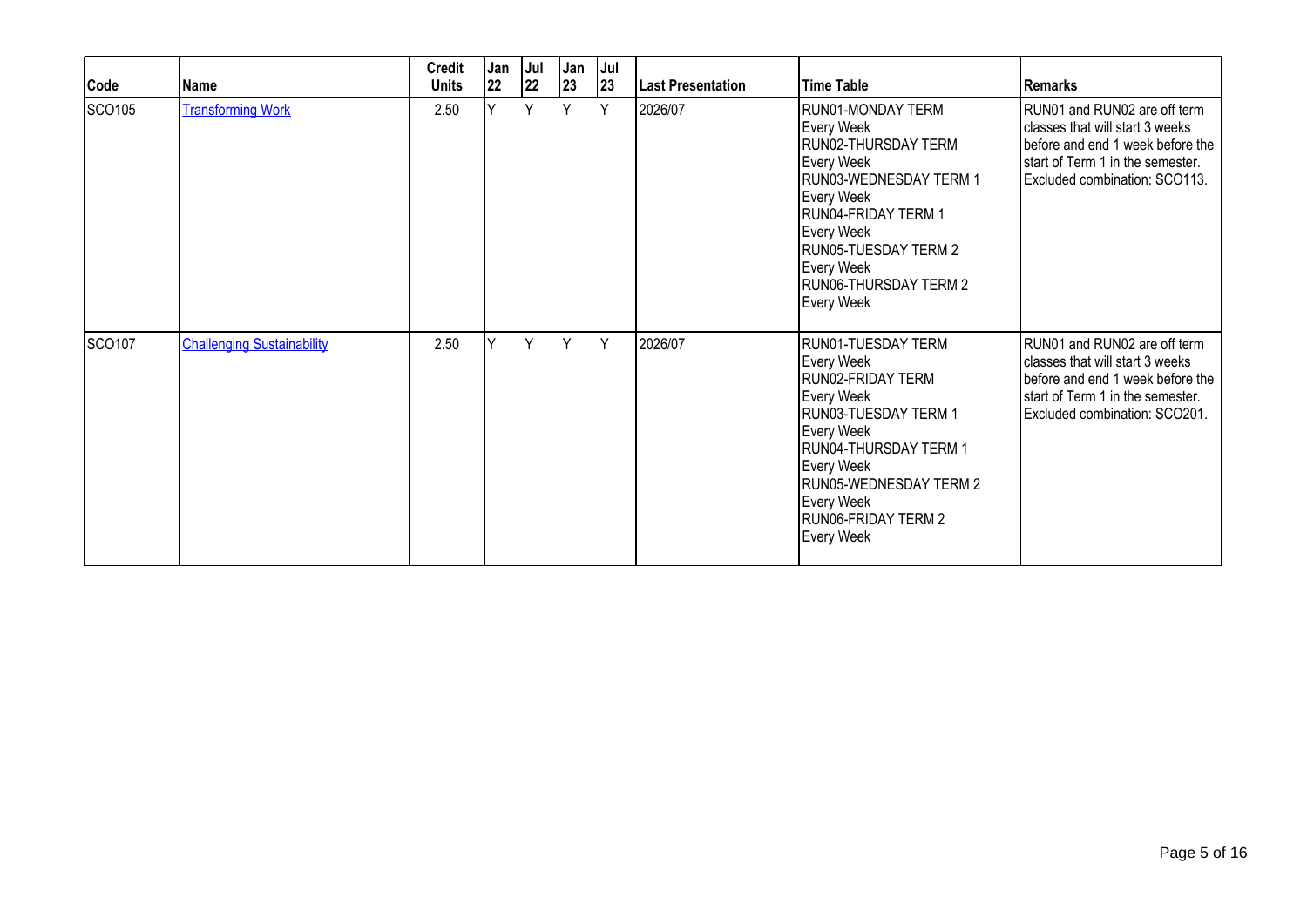### **University Core - UCore Table (up to 2018/07 Intakes)**

A separate timetable will be issued

UCore Requirements

You have to complete a total of 10cu of UCore courses, including Essential Academic Writing Skills. You must complete at least one course from each of the 3 baskets.

Assessment

Assessment is conducted in class, online, via take-home assignments or final examination, depending on the course that you take. Each UCore course counts towards your CGPA and will be reflected in your academic transcript.

# **BASKET 1 (COMMUNICATION) - Minimum 2.5cu**

COR160 is retired & replaced with GSP160 from Jan 2022 semester. COR173e is conducted in Mandarin.

| Code               | Name                                     | <b>Credit</b><br><b>Units</b> | Jan<br>22 | Jul<br>22 | Jan<br>23 | <b>Jul</b><br> 23 | <b>Last Presentation</b> | <b>Time Table</b>                            | Remarks                                                                                                                                                                                                                                                                                                     |
|--------------------|------------------------------------------|-------------------------------|-----------|-----------|-----------|-------------------|--------------------------|----------------------------------------------|-------------------------------------------------------------------------------------------------------------------------------------------------------------------------------------------------------------------------------------------------------------------------------------------------------------|
| COR <sub>160</sub> | <b>Essential Academic Writing Skills</b> | 2.50                          |           | N         | N         | N                 | 2021/07                  | <b>SATURDAY</b><br>Every Week                | Wef Jan 2022, GSP160 will be<br>replacing COR160. Students who<br>have not completed COR160 will<br>have to read GSP160, it is<br>Compulsory as a graduation<br>requirement.                                                                                                                                |
| COR <sub>161</sub> | <b>Presenting with Confidence</b>        | 2.50                          |           | N         | N         | N                 | 2022/01                  | <b>I</b> SATURDAY WEEK 2<br>Every Week       | Attendance is compulsory.                                                                                                                                                                                                                                                                                   |
| COR173e            | <b>Business Chinese</b>                  | 2.50                          | IN.       | N         | N         | N                 | 2019/01                  | <b>SATURDAY</b><br>Every Week                | Exclusion - BACLS, BACLE,<br>BECCE and BATI. Excluded<br>combination: CDO161.                                                                                                                                                                                                                               |
| GSP160             | <b>Writing for Academic Purposes</b>     | 2.50                          |           | ٧         | Y         | Y                 | 2026/07                  | <b>WEDNESDAY TERM 2 WEEK 1</b><br>Every Week | Students enrolled before January<br>2019 semester are required to<br>complete COR160 as part of their<br>UCore requirement for graduation.<br>With the retirement of COR160,<br>students who have not completed<br>COR160 must register for<br>GSP160 as part of their UCore<br>requirement for graduation. |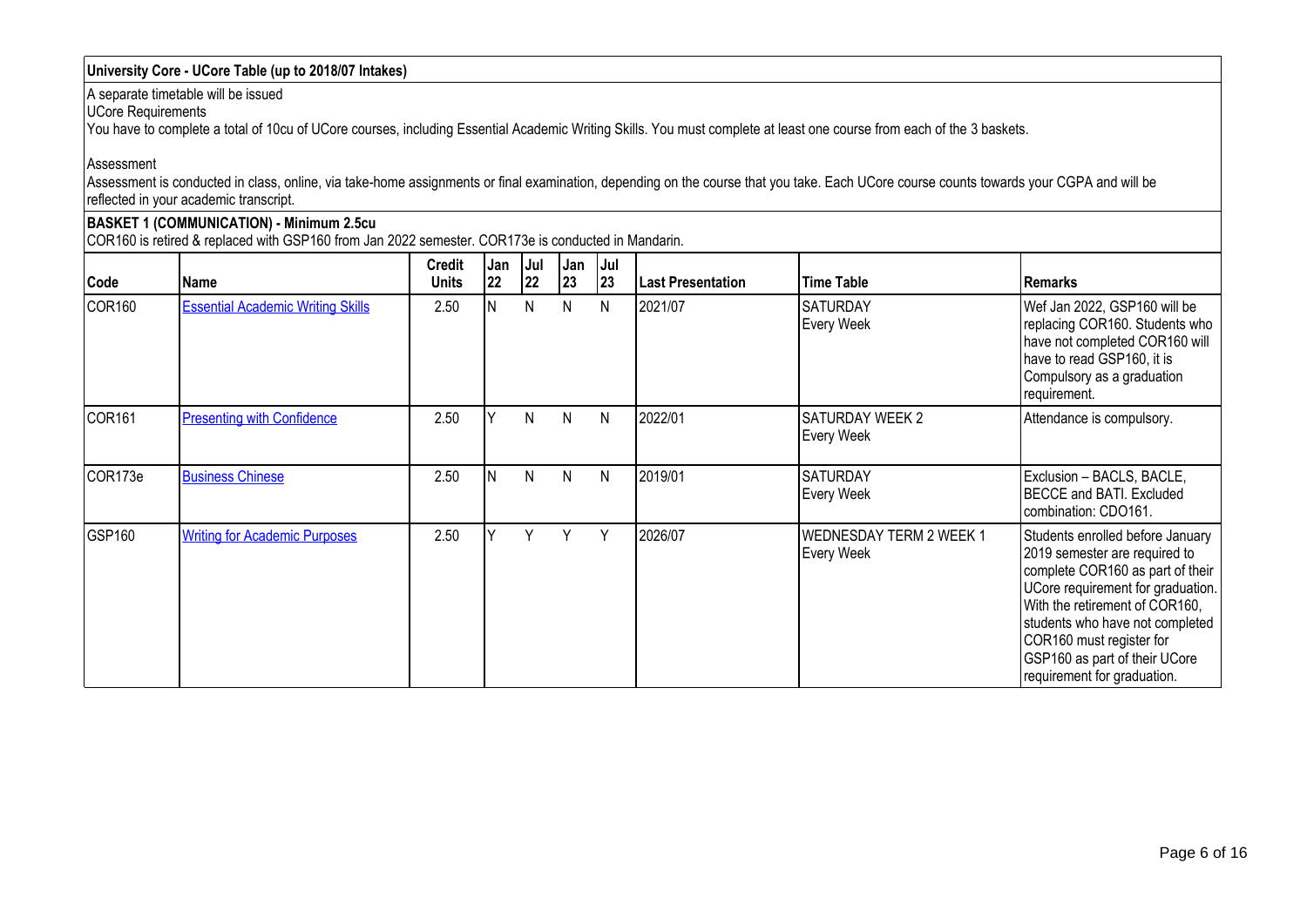### **University Core - UCore Table (up to 2018/07 Intakes)**

A separate timetable will be issued

UCore Requirements

You have to complete a total of 10cu of UCore courses, including Essential Academic Writing Skills. You must complete at least one course from each of the 3 baskets.

#### Assessment

Assessment is conducted in class, online, via take-home assignments or final examination, depending on the course that you take. Each UCore course counts towards your CGPA and will be reflected in your academic transcript.

|                    | <b>BASKET 2 (SKILLS) - Minimum 2.5cu</b> |                               |           |              |              |              |                   |                                                              |                                                                                                                                                                                                                                                                |
|--------------------|------------------------------------------|-------------------------------|-----------|--------------|--------------|--------------|-------------------|--------------------------------------------------------------|----------------------------------------------------------------------------------------------------------------------------------------------------------------------------------------------------------------------------------------------------------------|
| Code               | Name                                     | <b>Credit</b><br><b>Units</b> | Jan<br>22 | Jul<br>22    | Jan<br>23    | Jul<br>23    | Last Presentation | <b>Time Table</b>                                            | <b>Remarks</b>                                                                                                                                                                                                                                                 |
| COR <sub>163</sub> | <b>Executive Action Learning</b>         | 2.50                          | IN.       | $\mathsf{N}$ | $\mathsf{N}$ | $\mathsf{N}$ | 2020/07           | <b>SATURDAY</b><br>Every Week                                | Students have THREE attempts<br>for Pre-Class Quiz and are<br>required to achieve a minimum<br>grade of 60%; otherwise, they will<br>be deemed WITHDRAWN from<br>the course. Attendance is<br>COMPULSORY.                                                      |
| COR165e            | <b>Thinking Critically</b>               | 2.50                          | IN.       | N            | N            | N            | 2024/07           | <b>SATURDAY</b><br>Every Week                                | Students must complete a Pre-<br>Class Quiz (with THREE<br>attempts) and achieve a minimum<br>grade of 60% or they will be<br>deemed Withdrawn at the end of<br>the course. Excluded<br>Combination: COR203/SCO111.                                            |
| COR167e            | <b>Managing Your Personal Finances</b>   | 2.50                          |           | N            | N            | N            | 2022/01           | RUN01-SATURDAY<br>Every Week<br>RUN02-SATURDAY<br>Every Week | Students must complete a Pre-<br>Class Quiz (with THREE<br>attempts) and achieve a minimum<br>grade of 60% or they will be<br>deemed as withdrawn at the end<br>of the course.                                                                                 |
| COR169e            | Lead and Influence                       | 2.50                          | IN.       | $\mathsf{N}$ | N            | N            | 2019/01           | <b>SATURDAY</b><br>Every Week                                | COR169 is replaced by OST161.<br>Students will complete an online<br>quiz during Students must<br>complete a Pre-Class Quiz (with<br>THREE attempts) and achieve a<br>minimum grade of 60% or they will<br>be deemed as withdrawn at the<br>lend of the course |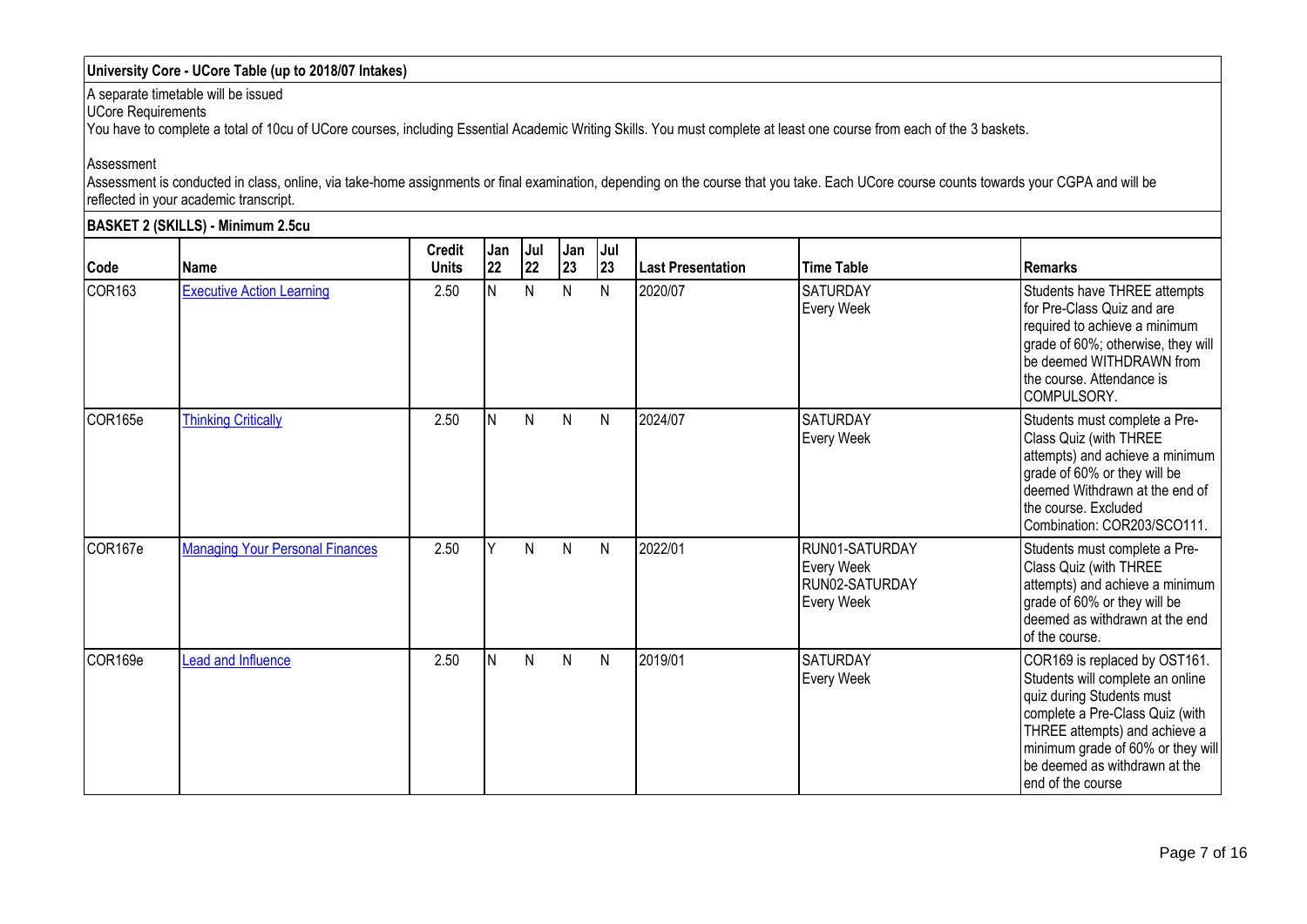| Code               | Name                                                     | <b>Credit</b><br><b>Units</b> | Jan<br>22 | Jul<br>22    | Jan<br>23 | Jul<br> 23   | <b>Last Presentation</b> | <b>Time Table</b>                                                                      | <b>Remarks</b>                                                                                                                                                                                                                                                                                                                       |
|--------------------|----------------------------------------------------------|-------------------------------|-----------|--------------|-----------|--------------|--------------------------|----------------------------------------------------------------------------------------|--------------------------------------------------------------------------------------------------------------------------------------------------------------------------------------------------------------------------------------------------------------------------------------------------------------------------------------|
| COR <sub>171</sub> | <b>Negotiation and Relationship</b><br><b>Management</b> | 2.50                          | Ÿ         | $\mathsf{N}$ | N         | $\mathsf{N}$ | 2022/01                  | <b>SATURDAY</b><br>Every Week                                                          | <b>Excluded Combination: HRM321</b>                                                                                                                                                                                                                                                                                                  |
| COR <sub>175</sub> | <b>Design Thinking for Innovation</b>                    | 5                             | IN.       | N            | N         | N            | 2024/07                  | <b>SATURDAY</b><br>Every Week                                                          | Students have THREE attempts<br>for Pre-Class Quiz which required<br>to achieve a minimum grade of<br>60% and all assessments are<br>compulsory; 75% COMPULSORY<br>attendance includes the graded<br>group presentation which<br>assessed during the 6th seminar.<br>Otherwise, students will be<br>deemed WITHDRAWN from<br>course. |
| COR201e            | <b>Reflection and ePortfolio</b>                         | 2.50                          | IN.       | N            | N         | $\mathsf{N}$ | 2019/01                  | <b>SATURDAY</b><br>Every Week                                                          | Students must complete a Pre-<br>Class Quiz (with THREE<br>attempts) and achieve a minimum<br>grade of 60% or they will be<br>deemed as withdrawn at the end<br>of the course                                                                                                                                                        |
| COR <sub>203</sub> | <b>Critical, Creative and Systems Thinking</b>           | 2.50                          | IN.       | N            | N         | N            | 2024/07                  | SATURDAY<br>Every Week                                                                 | Students must complete a Pre-<br>Class Quiz (with THREE<br>attempts) and achieve a minimum<br>grade of 60% or they will be<br>deemed Withdrawn at the end of<br>the course. Attendance is<br>compulsary. Excluded<br>Combination: COR165                                                                                             |
| GSP100             | <b>General Electives</b>                                 | ä,                            | lΥ        | Y            | Y         | Y            | 2026/07                  |                                                                                        |                                                                                                                                                                                                                                                                                                                                      |
| GSP188e            | <b>LEADING IN AN AGE OF</b><br><b>DISRUPTION</b>         | 2.50                          | v         | Y            | Y         | Y            | 2026/07                  | RUN01-TUESDAY TERM 2 WEEK 1<br>Every Week<br>RUN02-TUESDAY TERM 2 WEEK 1<br>Every Week | Students must complete a Pre-<br>Class Quiz (with THREE<br>attempts) and achieve a minimum<br>grade of 60% or they will be<br>deemed as withdrawn at the end<br>of the course. Attendance is<br>compulsory.                                                                                                                          |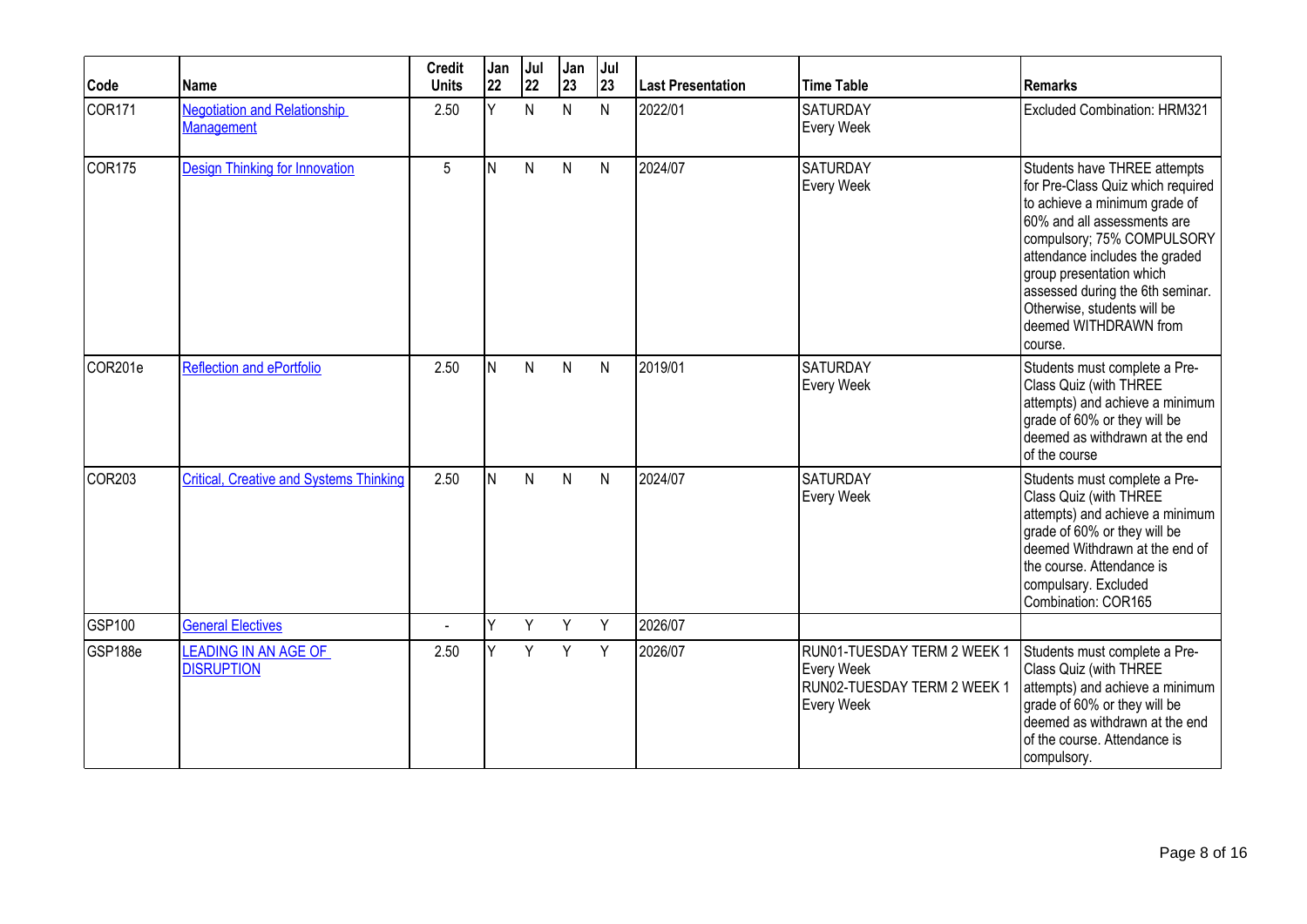| Code                                    | <b>Name</b>                                                                                          | <b>Credit</b><br><b>Units</b> | Jan<br>22 | Jul<br>22    | Jan<br>23 | Jul<br>23 | Last Presentation | <b>Time Table</b>                                                                                                                                                                                                                                                                                                                                                | <b>Remarks</b>                                                                                                                                                                                                                                   |
|-----------------------------------------|------------------------------------------------------------------------------------------------------|-------------------------------|-----------|--------------|-----------|-----------|-------------------|------------------------------------------------------------------------------------------------------------------------------------------------------------------------------------------------------------------------------------------------------------------------------------------------------------------------------------------------------------------|--------------------------------------------------------------------------------------------------------------------------------------------------------------------------------------------------------------------------------------------------|
| GSP303                                  | <b>SUSS Entrepreneurship Bootcamp</b>                                                                | 5                             | IN.       | $\mathsf{N}$ | N         | N         | 2024/07           |                                                                                                                                                                                                                                                                                                                                                                  | This is an inter-semester course<br>which its F2F sessions are<br>scheduled from June to July. All<br>assessments are compulsory.<br>Minimum of 75% attendance is<br>required. Otherwise, students will<br>be deemed to WITHDRAW from<br>course. |
| OST161e                                 | <b>Lead and Influence</b>                                                                            | 2.50                          |           | Y            | Y         | Y         | 2027/07           | RUN01-SATURDAY<br>Every Week<br>RUN02-SATURDAY<br>Every Week                                                                                                                                                                                                                                                                                                     | Students' performance will be<br>letter-graded. The final grade will<br>count towards students' CGPA.                                                                                                                                            |
|                                         | University Core - UCore Table (up to 2018/07 Intakes)                                                |                               |           |              |           |           |                   |                                                                                                                                                                                                                                                                                                                                                                  |                                                                                                                                                                                                                                                  |
| <b>UCore Requirements</b><br>Assessment | reflected in your academic transcript.                                                               |                               |           |              |           |           |                   | You have to complete a total of 10cu of UCore courses, including Essential Academic Writing Skills. You must complete at least one course from each of the 3 baskets.<br>Assessment is conducted in class, online, via take-home assignments or final examination, depending on the course that you take. Each UCore course counts towards your CGPA and will be |                                                                                                                                                                                                                                                  |
|                                         | BASKET 3 (THE WORLD AND I) - Minimum 2.5cu<br>CLC001, CLC002 & CLC003 are all conducted in Mandarin. |                               |           |              |           |           |                   |                                                                                                                                                                                                                                                                                                                                                                  |                                                                                                                                                                                                                                                  |
| Code                                    | <b>Name</b>                                                                                          | <b>Credit</b><br><b>Units</b> | Jan<br>22 | Jul<br>22    | Jan<br>23 | Jul<br>23 | Last Presentation | <b>Time Table</b>                                                                                                                                                                                                                                                                                                                                                | <b>Remarks</b>                                                                                                                                                                                                                                   |
| <b>ANL203</b>                           | <b>Analytics for Decision-Making</b>                                                                 | 5                             | V         | Y            | Y         | Y         | 2027/07           | RUN01-FRIDAY TERM 1 WEEK 2<br><b>Every Week</b><br>RUN02-FRIDAY TERM 1 WEEK 2<br>Every Week<br>VRUN01-FRIDAY TERM 1 WEEK 2<br><b>Every Week</b>                                                                                                                                                                                                                  |                                                                                                                                                                                                                                                  |
| <b>BUS366</b>                           | <b>Lean Six Sigma</b>                                                                                | 5                             | IN.       | Y            | N         | Y         | 2026/07           | RUN01-TUESDAY TERM 1 WEEK 2<br>Every Week<br>RUN02-TUESDAY TERM 1 WEEK 2<br><b>Every Week</b>                                                                                                                                                                                                                                                                    | Please note that the attempt<br>period for the Pre-Course Quiz will<br>start before this course<br>commences. Students who fail to<br>attain at least 60% for the Pre-<br>Course Quiz will be deemed to<br>have withdrawn from the course.       |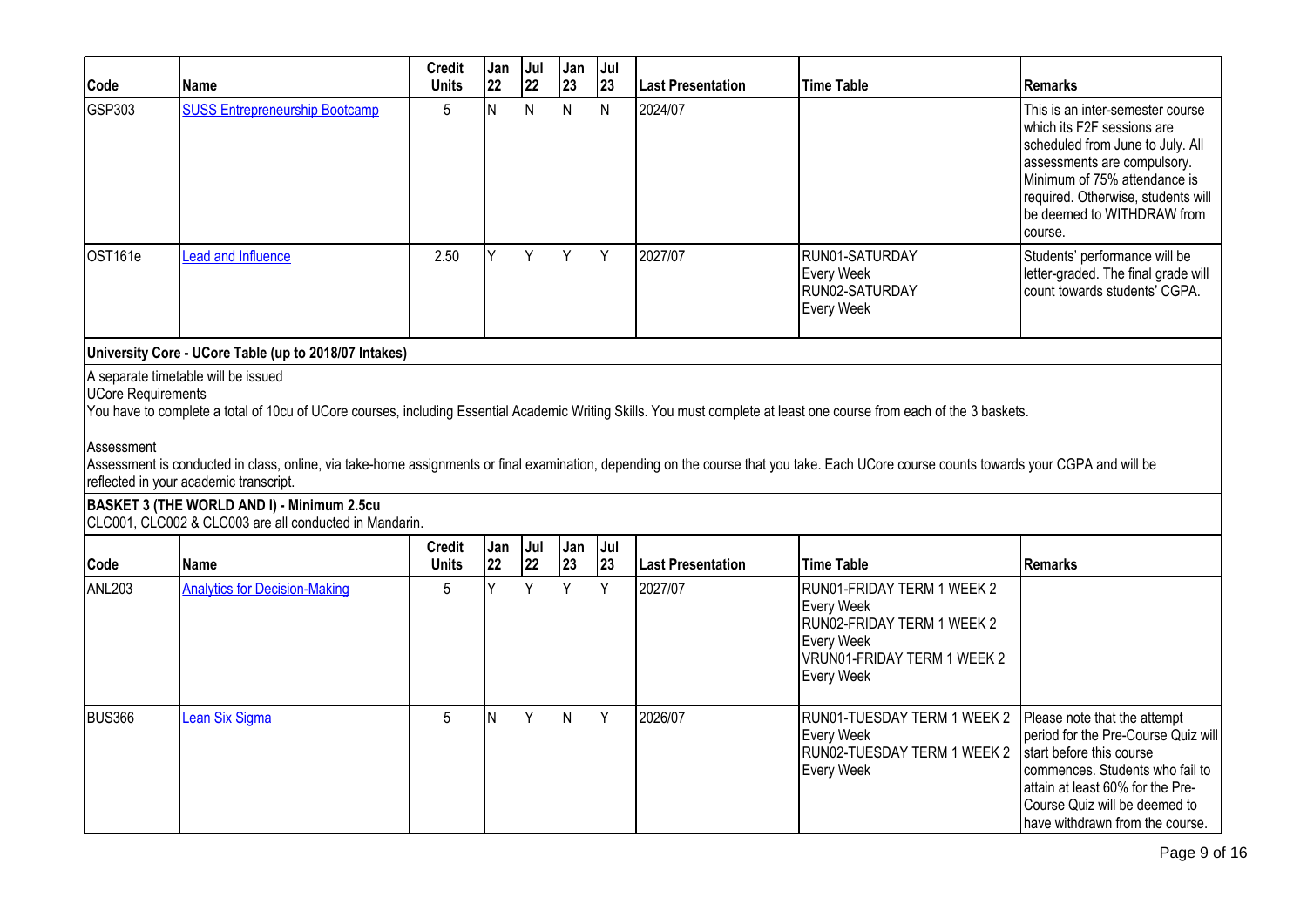| Code          | Name                                           | <b>Credit</b><br><b>Units</b> | Jan<br>22 | Jul<br>22 | Jan<br>23    | Jul<br>23    | <b>Last Presentation</b> | <b>Time Table</b>                                                                          | l Remarks                                                                                                                                                                                                                                                                         |
|---------------|------------------------------------------------|-------------------------------|-----------|-----------|--------------|--------------|--------------------------|--------------------------------------------------------------------------------------------|-----------------------------------------------------------------------------------------------------------------------------------------------------------------------------------------------------------------------------------------------------------------------------------|
| CCS101e       | The Making of Modern China                     | 5                             | N         | Y         | N            | Y            | 2027/07                  | MONDAY TERM 1 WEEK 1<br>Every Week                                                         | The course is conducted in<br><b>ENGLISH</b>                                                                                                                                                                                                                                      |
| CCS102e       | <b>Government and Politics in China</b>        | 5                             | IN.       | Y         | N            | Y            | 2026/07                  | TUESDAY TERM 2 WEEK 1<br>Every Week                                                        | The course is conducted in<br><b>ENGLISH</b>                                                                                                                                                                                                                                      |
| CCS103e       | <b>Chinese Economy in Transformation</b>       | 5                             | Y         | N         | Y            | N            | 2026/07                  | <b>WEDNESDAY TERM 1 WEEK 1</b><br>Every Week                                               | The course is conducted in<br><b>ENGLISH</b>                                                                                                                                                                                                                                      |
| CCS104e       | <b>Chinese Society in Transition</b>           | 5                             | v         | N         | Y            | $\mathsf{N}$ | 2026/07                  | RUN01-THURSDAY TERM 2 WEEK<br>Every Week<br>RUN02-THURSDAY TERM 2 WEEK<br>-6<br>Every Week | The course is conducted in<br><b>ENGLISH</b>                                                                                                                                                                                                                                      |
| <b>CLC001</b> | Introduction to Confucius Thought (儒<br>家思想概论) | 5                             | IN.       | N         | $\mathsf{N}$ | $\mathsf{N}$ | 2021/01                  | <b>SATURDAY</b><br>Every Week                                                              | (1) 由于大学调整通选课,<br> CLC001将退出系统。2021年1<br> 月学期只供补考,无面授上<br> 课。 请留意这一重要变<br> 化。如果在2020年7月学期结<br>束前还未完<br>成CLC001的BACLS、BECCE同<br>学,将选修新的大学通选<br>课SCO121、SCO123和SCO221<br>(2) 从2019年1月学期入<br>$\circ$<br>学BACLS新生开始,将选<br>修SCO121、SCO123、SCO221<br>三科新大学中文通选课。具<br>体内容请参见网络介绍和链<br>接。 |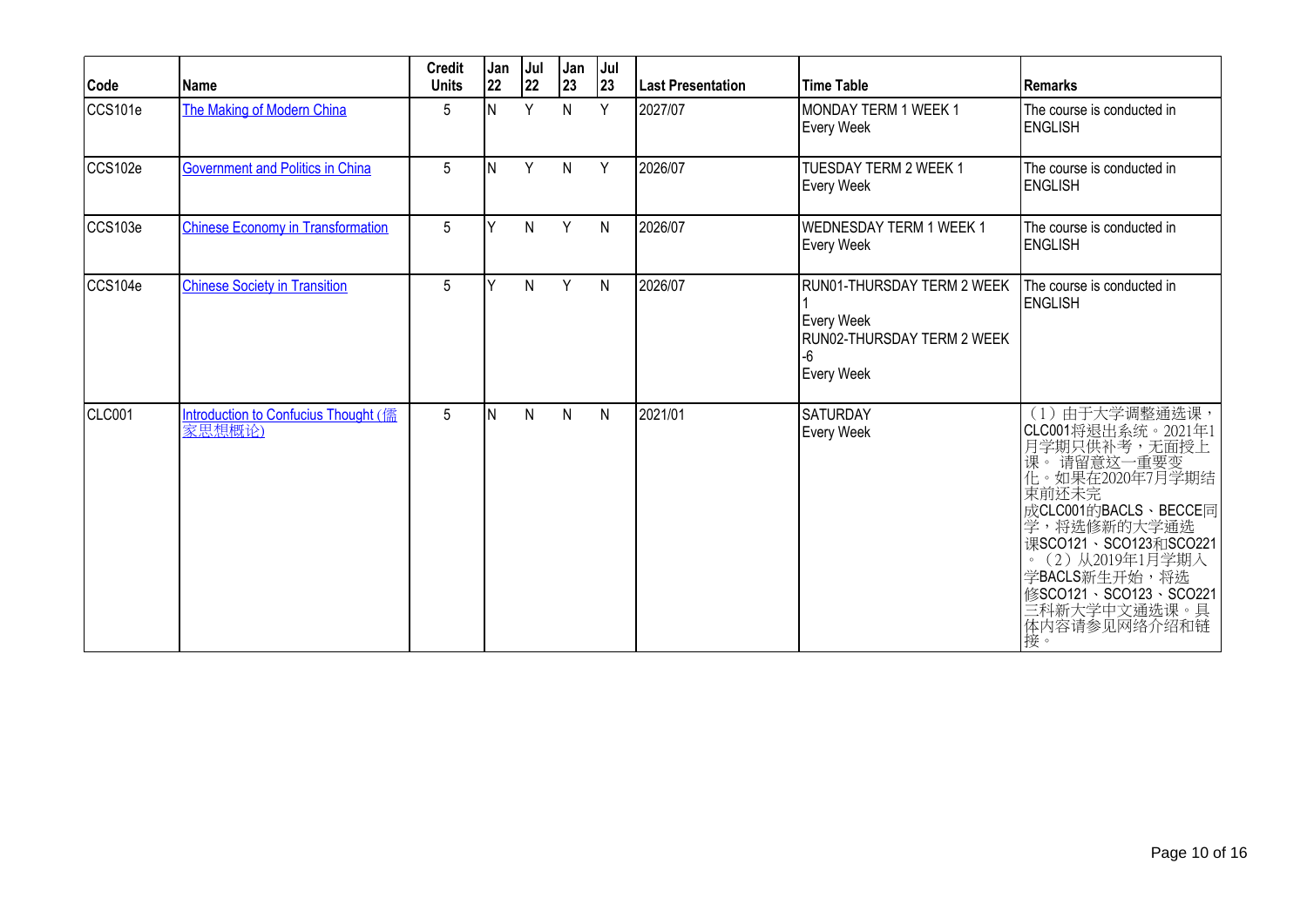| Code               | Name                                                                               | <b>Credit</b><br><b>Units</b> | Jan<br>22 | Jul<br>22    | Jan<br>23    | Jul<br>23    | <b>Last Presentation</b> | <b>Time Table</b>                     | <b>Remarks</b>                                                                                                                                                                                                                                              |
|--------------------|------------------------------------------------------------------------------------|-------------------------------|-----------|--------------|--------------|--------------|--------------------------|---------------------------------------|-------------------------------------------------------------------------------------------------------------------------------------------------------------------------------------------------------------------------------------------------------------|
| CLC002             | <b>Chinese Calligraphy &amp; Painting</b><br>Appreciation (中国书画艺术鉴赏)               | 5                             | lΝ        | $\mathsf{N}$ | $\mathsf{N}$ | $\mathsf{N}$ | 2021/01                  | <b>SATURDAY</b><br>Every Week         | 1) 从2021年7月学期开<br>始,CLC002将会退出系<br>」统,此课的最后一次开课是<br> 2021年1月学期。抓紧在2021<br>年1月的机会修读此课。如果<br>在2021年1月学期还未完<br>成CLC002的同学,将选修新<br>的大学中文通选<br>课SCO121、SCO123、SCO221<br>。2) 从2019年1月学期入<br>学BACLS新生开始,将选<br>修SCO121、SCO123、SCO221<br>大学中文通选课。具体内容<br>请参见网络介绍和链接。 |
| CLC003             | Introduction to Communication (传播<br>学导论)                                          | 5                             | İΝ        | N            | $\mathsf{N}$ | $\mathsf{N}$ | 2021/01                  | <b>SATURDAY</b><br><b>Every Week</b>  | 1) 从2021年7月学期开<br>始,CLC003将会退出系<br>统,此课的最后一次开课是<br>2021年1月学期。请同学留意<br>这一重要变化。抓紧在2021<br>年1月的机会修读此课。如果<br>不修读,必须选修新的大学<br>中文通选<br>课SCO121、SCO123、SCO221<br>。2) 从2019年1月学期入<br>学BACLS新生开始,将选<br>修SCO121、SCO123、SCO221<br>大学中文通选课。具体内容<br>请参见网络介绍和链接。          |
| <b>FLM101</b>      | <b>Introduction to Film Studies</b>                                                | 5                             | Y         | Y            | Y            | Y            | 2026/07                  | WEDNESDAY TERM 1 WEEK 1<br>Every Week | Final exam will be conducted via<br>e-exam mode.                                                                                                                                                                                                            |
| <b>FLM201</b>      | <b>Film Genre: Understanding Types of</b><br>Film                                  | 5                             | Y         | Y            | Y            | Y            | 2026/07                  | THURSDAY TERM 1 WEEK 1<br>Every Week  |                                                                                                                                                                                                                                                             |
| FLM251             | <b>Introduction to Animated Film</b>                                               | 5                             | Y         | N            | Y            | $\mathsf{N}$ | 2025/07                  | MONDAY TERM 1 WEEK 1<br>Every Week    |                                                                                                                                                                                                                                                             |
| GSP <sub>151</sub> | <b>Introduction to Chinese Ceramics: New</b><br><b>Stone Age to Five Dynasties</b> | 5                             | IN.       | N            | $\mathsf{N}$ | N            | 2020/07                  |                                       |                                                                                                                                                                                                                                                             |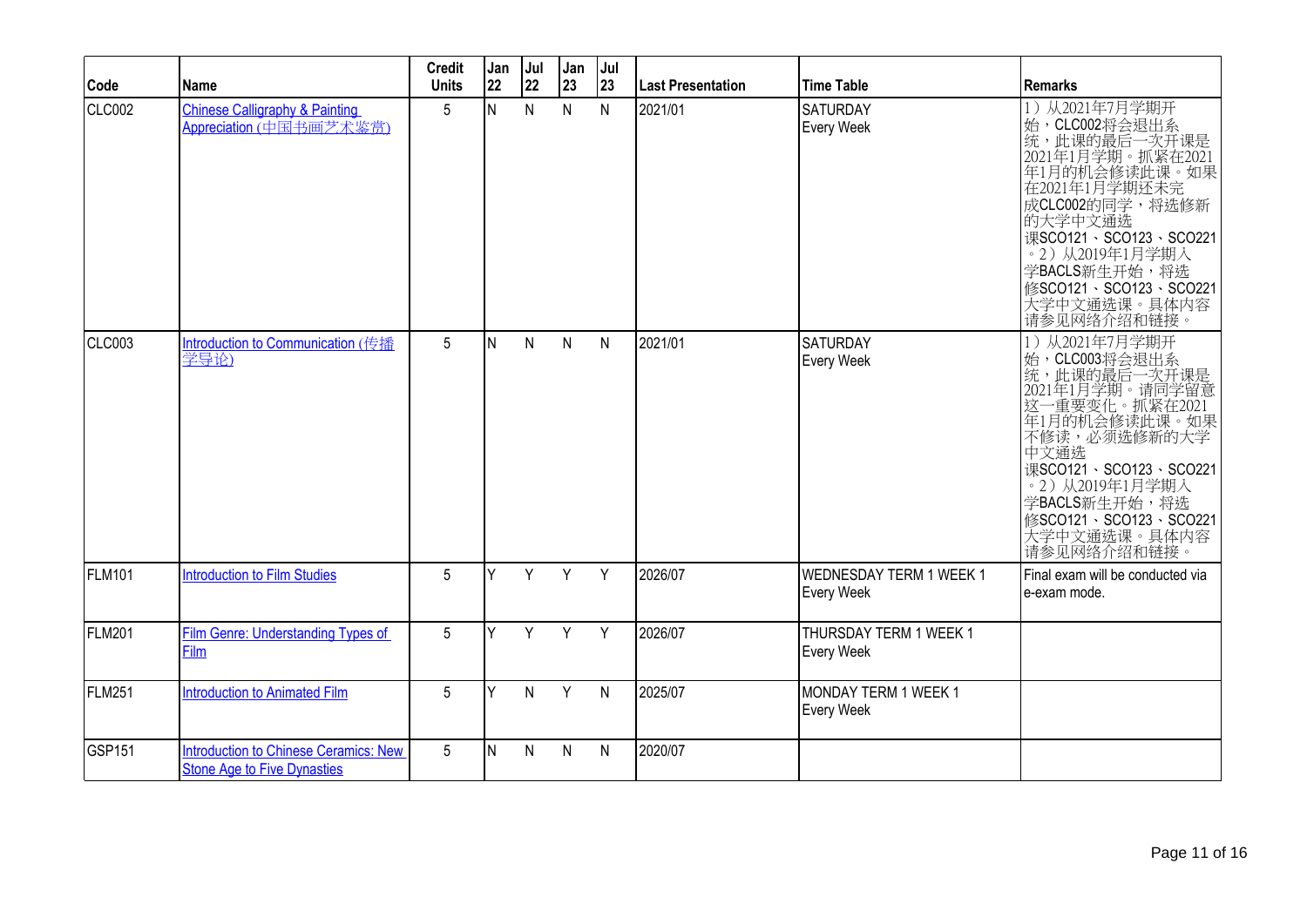| Code    | <b>Name</b>                                                                    | <b>Credit</b><br><b>Units</b> | Jan<br>22 | Jul<br>22    | Jan<br>23    | Jul<br>23 | <b>Last Presentation</b> | <b>Time Table</b>                                                                             | Remarks                                                                                                                                                                                                         |
|---------|--------------------------------------------------------------------------------|-------------------------------|-----------|--------------|--------------|-----------|--------------------------|-----------------------------------------------------------------------------------------------|-----------------------------------------------------------------------------------------------------------------------------------------------------------------------------------------------------------------|
| GSP153  | <b>Art Appreciation</b>                                                        | 5                             | Y         | Y            | Y            | Y         | 2027/07                  | <b>THURSDAY</b><br>Every Week                                                                 | 75% compulsory attendance<br>required. All lessons are<br>conducted at NAFA on Thursday.<br>Multiple runs.                                                                                                      |
| GSP155  | <b>Music Appreciation</b>                                                      | 5                             | Y         | Y            | Y            | Y         | 2027/07                  | <b>MONDAY</b><br>Every Week                                                                   | 75% compulsory attendance<br>required. All lessons are<br>conducted at NAFA. Multiple runs                                                                                                                      |
| GSP157  | <b>Western Painting (Oil)</b>                                                  | 5                             | v         | Y            | Y            | Y         | 2027/07                  | <b>WEDNESDAY</b><br>Every Week                                                                | 75% compulsory attendance<br>required. All lessons are<br>conducted at NAFA on<br>Wednesday. Multiple runs.                                                                                                     |
| GSP159  | <b>Basic Principles and Practice of</b><br><b>Traditional Chinese Medicine</b> | 5                             | N.        | $\mathsf{N}$ | $\mathsf{N}$ | N         | 2019/07                  |                                                                                               |                                                                                                                                                                                                                 |
| GSP163e | <b>Introduction to Critical Media Literacy</b>                                 | 2.50                          | Y.        | Y            | Y            | Y         | 2024/07                  | RUN01-TUESDAY TERM 1 WEEK 1<br><b>Every Week</b><br>RUN02-TUESDAY TERM 1 WEEK 1<br>Every Week | Students must complete a Pre-<br>Class Quiz (with THREE<br>attempts) and achieve a minimum<br>grade of 60% or they will deemed<br>to be withdrawn at the end of the<br>course.                                  |
| GSP165  | The Law and You                                                                | 2.50                          | V         | Y            | Y            | Y         | 2024/07                  | RUN01-FRIDAY TERM 1 WEEK 1<br>Every Week<br>RUN02-FRIDAY TERM 1 WEEK 1<br>Every Week          | Students have THREE attempts<br>for Pre-Class Quiz and are<br>required to achieve a minimum<br>grade of 60%; otherwise, they will<br>be deemed WITHDRAWN from<br>the course.                                    |
| GSP167e | <b>Appreciating Literature</b>                                                 | 2.50                          | lN.       | $\mathsf{N}$ | $\mathsf{N}$ | N         | 2014/07                  |                                                                                               |                                                                                                                                                                                                                 |
| GSP169e | Religion in the Modern World                                                   | 2.50                          | Y         | Y            | Y            | Y         | 2025/07                  | RUN01-FRIDAY TERM 2 WEEK 1<br><b>Every Week</b><br>RUN02-FRIDAY TERM 2 WEEK 1<br>Every Week   | Students must complete a Pre-<br>Class Quiz (with THREE<br>attempts) and achieve a minimum<br>grade of 60% or they will deemed<br>to be withdrawn at the end of the<br>course. Excluded Combination:<br>SSC251. |
| GSP171e | <b>Fundamentals of Intellectual Property</b><br>aw in Singapore                | 2.50                          | Y         | Y            | Y            | Y         | 2024/07                  | <b>WEDNESDAY TERM 1 WEEK 1</b><br>Every Week                                                  | Students have THREE attempts<br>for Pre-Class Quiz and are<br>required to achieve a minimum<br>grade of 60%; otherwise, they will<br>be deemed WITHDRAWN from<br>the course.                                    |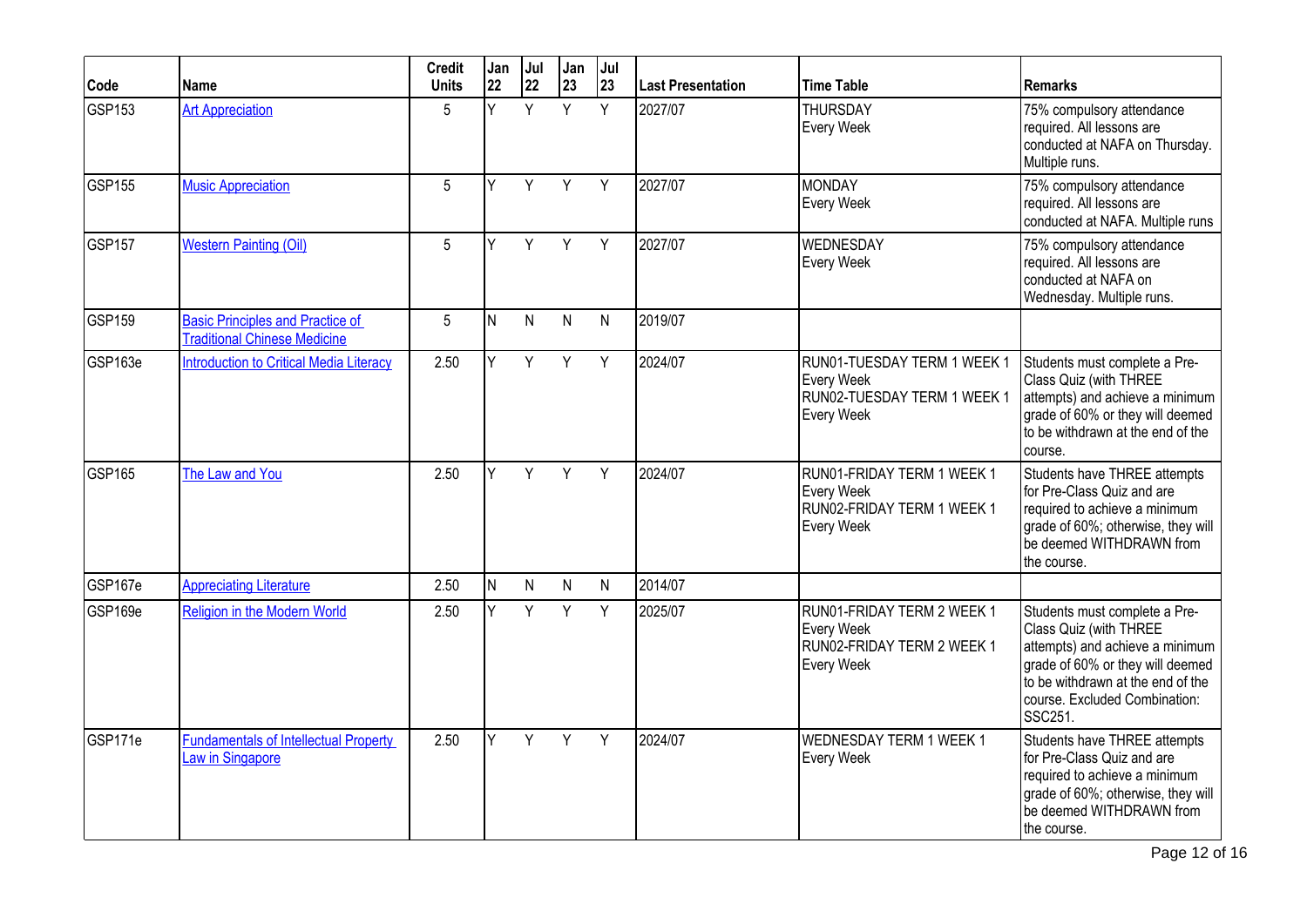| Code          | <b>Name</b>                                 | <b>Credit</b><br><b>Units</b> | Jan<br>22 | Jul<br>22 | Jan<br>23    | Jul<br>23    | Last Presentation | <b>Time Table</b>                                                                    | <b>Remarks</b>                                                                                                                                                                                                                                                          |
|---------------|---------------------------------------------|-------------------------------|-----------|-----------|--------------|--------------|-------------------|--------------------------------------------------------------------------------------|-------------------------------------------------------------------------------------------------------------------------------------------------------------------------------------------------------------------------------------------------------------------------|
| <b>GSP173</b> | <b>Elements of Conveyancing Practice</b>    | 5                             | N         | N         | $\mathsf{N}$ | $\mathsf{N}$ | 2020/01           | FRIDAY TERM 2 WEEK 1<br>Every Week                                                   |                                                                                                                                                                                                                                                                         |
| GSP175e       | <b>Technology and World Change</b>          | 2.50                          | N.        | N         | $\mathsf{N}$ | N            | 2019/01           | <b>WEDNESDAY TERM 2 WEEK 1</b><br>Every Week                                         | Students must complete a Pre-<br>Class Quiz (with THREE<br>attempts) and achieve a minimum<br>grade of 60% or they will deemed<br>to be withdrawn at the end of the<br>course.                                                                                          |
| GSP177e       | <b>Fundamentals of Investing</b>            | 2.50                          | Y         | Y         | Y            | Y            | 2026/07           | RUN01-THURSDAY TERM 1 WEEK<br>Every Week<br>RUN02-THURSDAY TERM 1 WEEK<br>Every Week | Exclusion: BSFI & FIMS. Students<br>have THREE attempts for Pre-<br>Class Quiz and are required to<br>achieve a minimum grade of 60%;<br>otherwise, they will be deemed<br>WITHDRAWN from the course.                                                                   |
| <b>GSP179</b> | <b>Abstract Art Appreciation</b>            | 5                             | Y         | Y         | Y            | Y            | 2027/07           | <b>TUESDAY</b><br>Every Week                                                         | 75% compulsory attendance<br>required. All lessons are<br>conducted at NAFA on Tuesdays.                                                                                                                                                                                |
| <b>GSP181</b> | <b>Contemporary Dance Appreciation</b>      | 5                             | Y         | Y         | Y            | Y            | 2027/07           | RUN01-TUESDAY<br>Every Week<br>RUN02-TUESDAY<br>Every Week                           | 75% compulsory attendance<br>required. All lessons are<br>conducted at NAFA on Tuesdays.<br>Multiple runs.                                                                                                                                                              |
| GSP183        | <b>Volunteer Resource Management</b>        | 2.50                          | N.        | N         | N            | N            | 2024/07           | <b>WEDNESDAY TERM 2 WEEK 1</b><br>Every Week                                         | Students must complete a Pre-<br>Class Quiz (with THREE<br>attempts) and achieve a minimum<br>grade of 60% or they will deemed<br>to be withdrawn at the end of the<br>course. Attendance is compulsory.                                                                |
| GSP185e       | <b>Recruitment and Selection (Practice)</b> | 2.50                          | Y.        | Y         | Y            | Y            | 2026/07           | THURSDAY TERM 2 WEEK 1<br>Every Week                                                 | Students must complete a Pre-<br>Class Quiz (with THREE<br>attempts) and achieve a minimum<br>grade of 60% or they will deemed<br>to be withdrawn at the end of the<br>course. Attendance is compulsory.<br><b>Excluded Combination for</b><br>students reading HRM217e |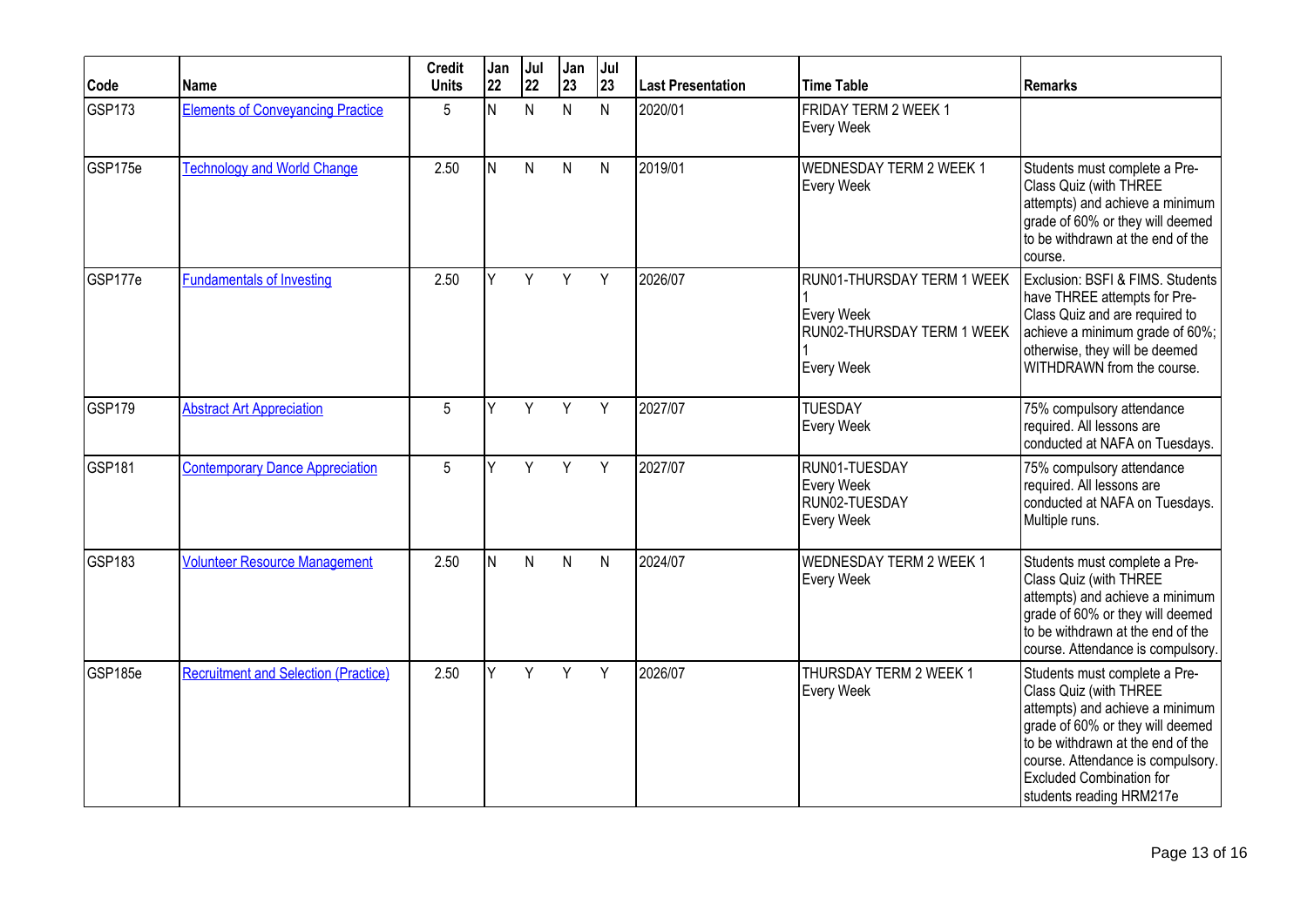| Code      | Name                                                         | <b>Credit</b><br><b>Units</b> | Jan<br>22 | Jul<br>22 | Jan<br>23    | Jul<br>23    | <b>Last Presentation</b> | <b>Time Table</b>                            | <b>Remarks</b>                                                                                                                                                                                                                                                                                                     |
|-----------|--------------------------------------------------------------|-------------------------------|-----------|-----------|--------------|--------------|--------------------------|----------------------------------------------|--------------------------------------------------------------------------------------------------------------------------------------------------------------------------------------------------------------------------------------------------------------------------------------------------------------------|
| GSP187e   | Performance Management (Practice)                            | 2.50                          | Ý.        | Y         | Y            | Y            | 2026/07                  | <b>TUESDAY TERM 1 WEEK 1</b><br>Every Week   | Students must complete a Pre-<br>Class Quiz (with THREE<br>attempts) and achieve a minimum<br>grade of 60% or they will deemed<br>to be withdrawn at the end of the<br>course. Attendance is compulsory.<br><b>Excluded Combination for</b><br>students reading HRM323                                             |
| GSP301PEK | <b>Overseas Study Mission (China-</b><br>Beijing)            | 5                             | IN.       | N         | N            | N            | 2017/01                  | <b>WEDNESDAY TERM 1 WEEK 1</b><br>Every Week | Students should have at least C6<br>in "O" level Chinese. Students<br>must complete an online Pre-<br>Class Quiz and must achieve a<br>minimum grade of 60% or be<br>deemed WITHDRAWN from the<br>course. Students may apply to the<br>Dorothy Cheung Memorial Fund<br>for some financial support for the<br>trip. |
| GSP301SGN | <b>Overseas Study Mission (Vietnam-Ho)</b><br>Chi Minh City) | 5                             | IN.       | N         | $\mathsf{N}$ | $\mathsf{N}$ | 2026/07                  | <b>WEDNESDAY TERM 1 WEEK 1</b><br>Every Week | Students must complete an online<br>Pre-Class Quiz and must achieve<br>a minimum grade of 60% or be<br>deemed WITHDRAWN from the<br>course. Students may apply to the<br>Dorothy Cheung Memorial Fund<br>for some financial support for the<br>trip.                                                               |
| GSP301TYO | <b>Overseas Study Mission (Japan-Tokyo)</b>                  | 5                             | N         | N         | N            | $\mathsf{N}$ | 2026/07                  | <b>WEDNESDAY TERM 1 WEEK 1</b><br>Every Week | Students must complete an online<br>Pre-Class Quiz and must achieve<br>a minimum grade of 60% or be<br>deemed WITHDRAWN from the<br>course.                                                                                                                                                                        |
| HRM255    | <b>Tripartite Relations in Singapore</b>                     | 5                             | IN.       | N         | $\mathsf{N}$ | $\mathsf{N}$ | 2020/07                  | THURSDAY TERM 1 WEEK 1<br>Every Week         | WSQ certificate will not be issued<br>as the existing WSQ framework<br>has been migrated to the new<br>Skills Framework. Enrolment<br>preference will be given to BHRM,<br><b>BHRM</b> with Military/Security<br>Studies students in their final<br>semester of study.                                             |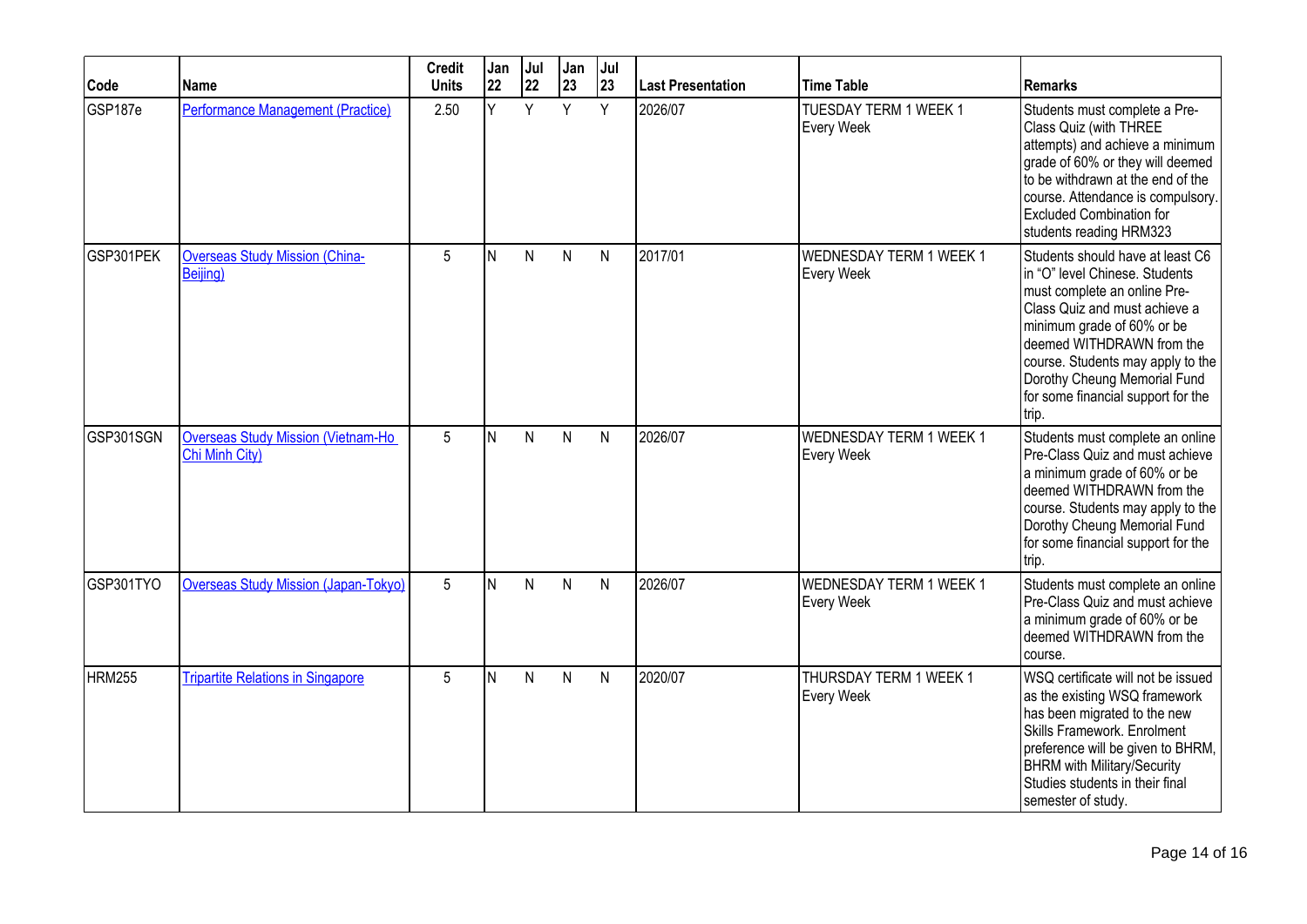| Code          | Name                                               | <b>Credit</b><br><b>Units</b> | Jan<br>22 | Jul<br>22    | Jan<br> 23   | Jul<br> 23 | <b>Last Presentation</b> | <b>Time Table</b>                         | Remarks                                                                                                                                                                                                                                       |
|---------------|----------------------------------------------------|-------------------------------|-----------|--------------|--------------|------------|--------------------------|-------------------------------------------|-----------------------------------------------------------------------------------------------------------------------------------------------------------------------------------------------------------------------------------------------|
| <b>HRM257</b> | Labour and Manpower Policies in<br>Singapore       | 5                             |           | N            | $\checkmark$ | N          | 2027/07                  | THURSDAY TERM 1 WEEK 1<br>Every Week      | Enrolment preference will be<br>given to BHRM and BHRM with<br>Military/Security Studies students<br>in their final semester of study.                                                                                                        |
| MLL219e       | <b>Islam and the Malays</b>                        | 5                             |           | $\checkmark$ | N            | Y          | 2024/07                  | <b>MONDAY TERM 2 WEEK 1</b><br>Every Week | None                                                                                                                                                                                                                                          |
| OEL304        | <b>Overseas Experiential Learning</b><br>(Beijing) | 5                             | IN.       | N            | N            | N          | 2023/07                  | WEDNESDAY TERM 1 WEEK 1<br>Every Week     | Recoded from GSP301PEK.<br><b>Excluded Combination:</b><br>GSP301PEK                                                                                                                                                                          |
| SSC109e       | <b>Introduction to Social Sciences</b>             | 5                             |           | N            | N            | N          | 2020/07                  | MONDAY TERM 1 WEEK 1<br>Every Week        | For students in Communication,<br>Psychology and Sociology please<br>be reminded that you are required<br>to take only the requisite number<br>of credit units of SSC courses<br>from the compulsory basket.<br>Excluded combination: HBC101. |
| SSC111e       | <b>The Moral Compass</b>                           | 5                             | IN.       | N            | N            | N          | 2018/07                  | MONDAY TERM 2 WEEK 1<br>Every Week        | For students in Communication,<br>Psychology and Sociology please<br>be reminded that you are required<br>to take only the requisite number<br>of credit units of SSC courses<br>from the compulsory basket.                                  |